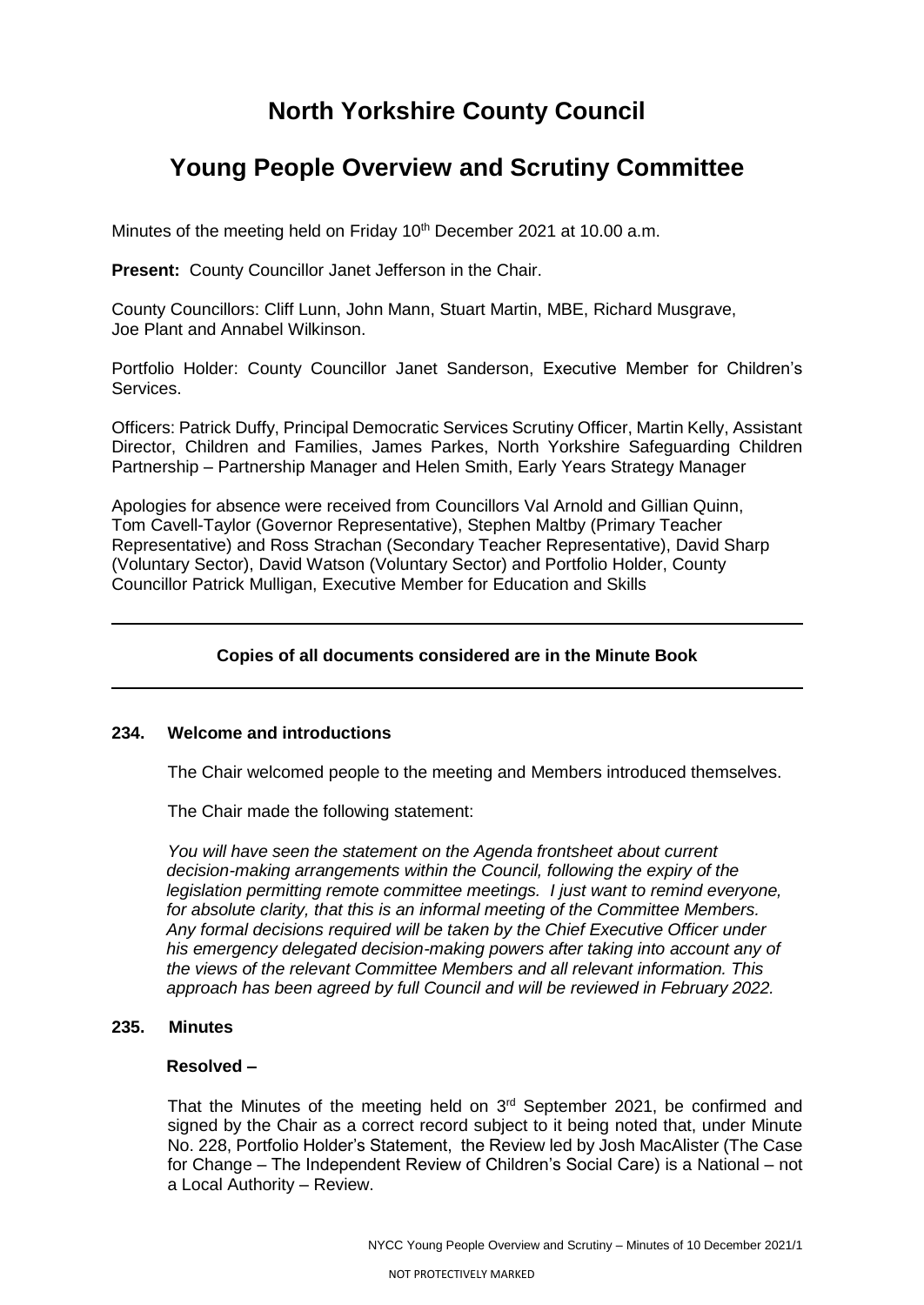## **236 Any Declarations of Interest**

There were none.

## **237. Public Questions**

There were no public questions or statements.

#### **238. Chair's Remarks**

The Chair advised that she had attended an interesting Members Seminar and that at a recent Executive Meeting, Councillor Annabel Wilkinson had raised an issue on Ofsted.

The Chair further reported that she had raised a matter under the Opportunity Area Programme concerning the *Glasses for Classes* initiative. Not having vision issues correctly diagnosed, can affect people's lives. Sixteen Schools in the county have registered for the initiative so far. It is important that this is taken forward.

The Chair added that it is encouraging to see that the number of children being electively home educated is reducing, together with exclusions, as a result of the ladders of intervention. It is good that the Policy on Elective Home Education is now in place.

She has received a report on Emotional Wellbeing, which she will arrange to be forwarded to the Committee.

NOTED.

#### **239. Early Years Sector**

#### **Considered –**

A briefing by Helen Smith, Early Years Strategy Manager, on the Early Years Sector.

Helen presented a number of slides, which outlined how the Directorate had supported Early Years settings during the Pandemic and what is being done, moving forward.

Her presentation is available via this link:-

#### [Early Years Briefing](https://edemocracy.northyorks.gov.uk/documents/s10344/06%20Early%20Years%20Briefing%20-%20Support%20during%20Covid-19%20and%20in%20the%20future.pdf)

Helen highlighted a number of matters, including the following:

- The quote that *Society is what happens when babies grow up* underpins Early Years. People tend to think of early years as when, say, children start in reception or begin their education, but it begins from the antenatal stage with families. This is where the greatest opportunity is.
- From March to July 2020, when Providers had to close, the Directorate kept in contact with the children and maintained relationships.
- NYCC Young People Overview and Scrutiny Minutes of 10 December 2021 NOT PROTECTIVELY MARKED - A lot of communications work and support for the Sector and families was provided. The Directorate has statutory duties to ensure that it improves outcomes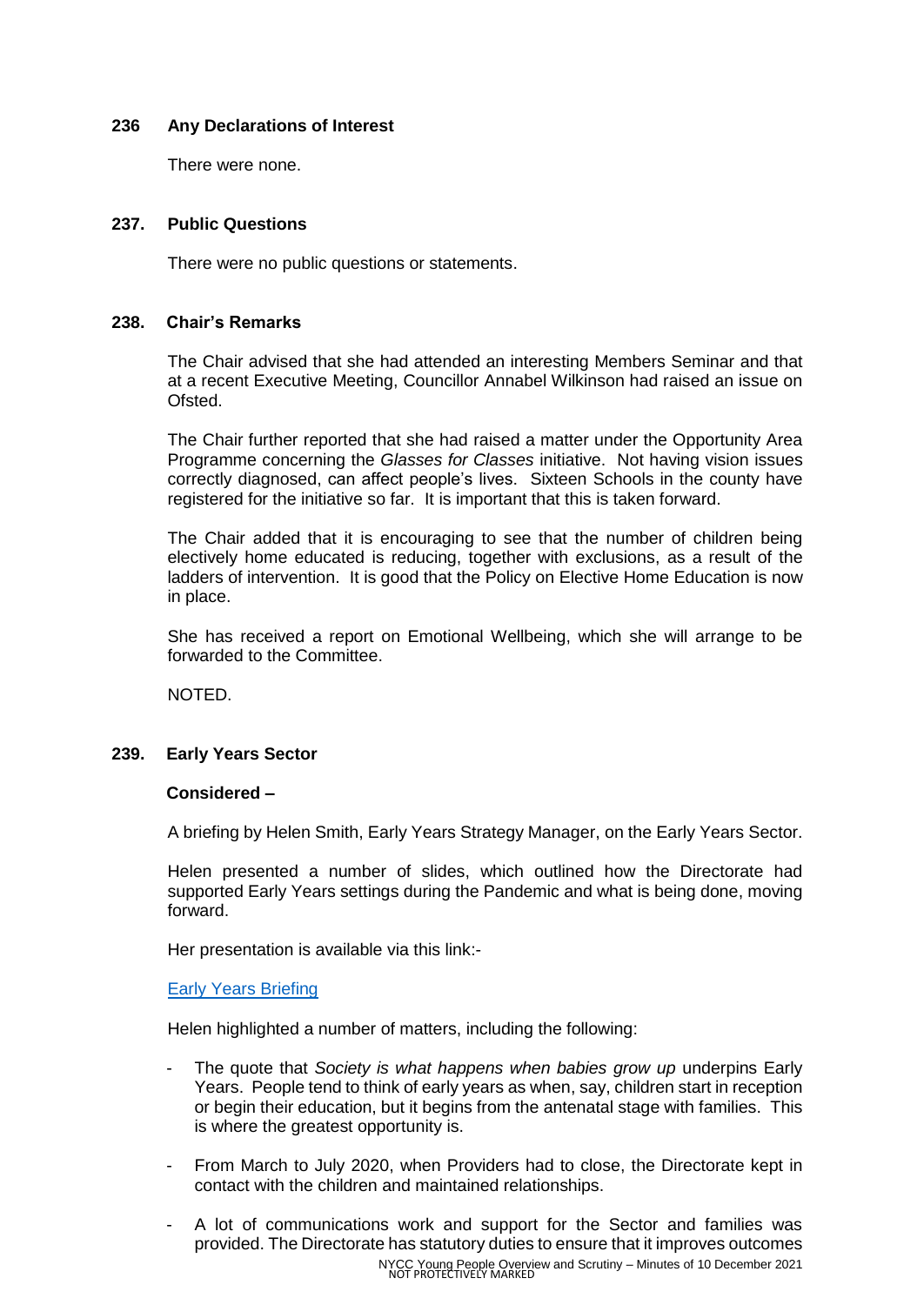for children and that sufficient childcare places are available to enable families to work or take up training and share information with families and Providers. The phone line remained open throughout the Pandemic, providing individual support and advice and interpretation of Guidelines by the Families Information Services Assistant. Communications from the Department for Education were disseminated as soon as they were received.

- Another statutory duty is that every child must have a Key Worker this was a vital link during lockdown.
- Resource Packs, Craft Packs and Book Packs were distributed to vulnerable families and the Inclusion Education Service maintained relationships for children with Special Educational Needs.
- Eleven Early Years Hubs were set up across the county to provide care for 0-5 year old children.
- Where Early Years Providers had to close, we asked that they notify the Local Authority and we kept in touch with the vulnerable children.
- Termly engagement sessions were held with the Sector to get an on the ground picture of the situation. This was fed into the Department for Education to help them to determine the assistance required.
- Monitoring took place via a twice-weekly Department for Education data collection process with Local Authorities, to ascertain aspects such as:-
	- How many Providers were open/closed?
	- How many children were attending?
	- How many of the children had a Social Worker or Education Health Plan in place?
- The results of the Annual Coram Childcare Survey are being analysed. This asks settings what impact the Pandemic has had on them and how they are coping.
- The Authority's "Grow and Learn" and Early Help pages on Facebook were utilised throughout the Pandemic to provide reassurance to people that Early Years is a safe place to take their children.
- Financial support has been available nationally and locally. In North Yorkshire financial support included:-
	- Up-front payment to Registered Providers of 80% of the Summer 2020 Term funding payment made in April 2020, with the balance paid in August 2020; replacing monthly payments.
	- Payments to Registered Providers open over the Easter and May half term for key workers' children and vulnerable children, when early years funding would normally stop.
	- Double funding for key workers' children and vulnerable children unable to access their normal funded place and accessing a funded place at alternative provision from 23<sup>rd</sup> March 2020 to 31<sup>st</sup> May 2020.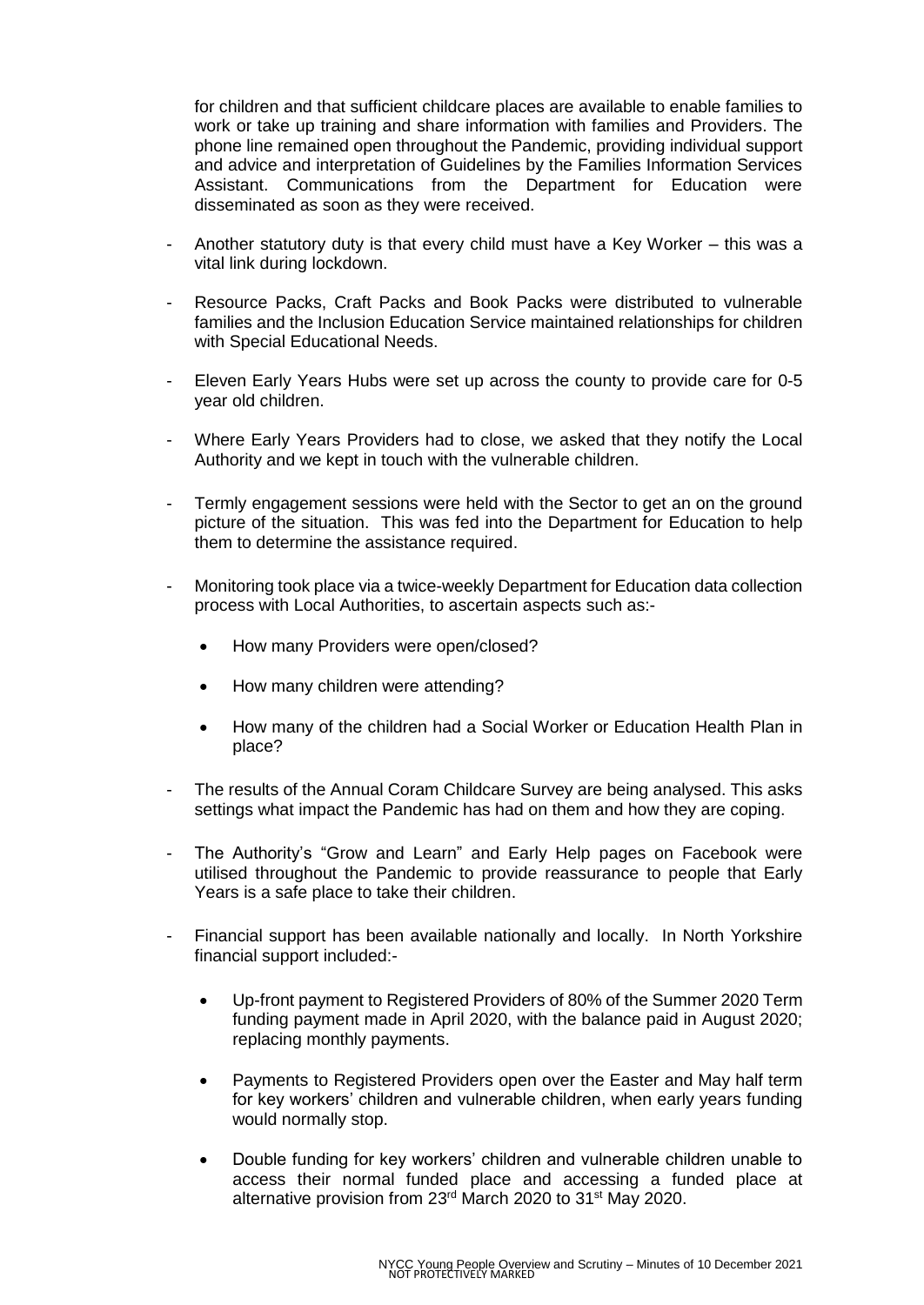- During the Autumn Term, support included resuming the Early Years Leaders Forum on Microsoft Teams and distribution of £140,000 to families of 3 and 4 year old children in receipt of Early Years Pupil Premium.
- From January 2021, the instruction from Government was that Early Years should remain open and continue to all children to attend full time or their usual timetable hours.
- As part of the School Readiness "Grow and Learn" Pilot, the Behavioural Insights Team identified that two-year old funding was an area where a Behavioural Insights approach could be used to increase take up of funding by auto-enrolment. Families on the DWP were issued with "Golden Ticket" letters to enable them to access a Government-funded two-year old place from January 2021, without the need for them to apply.
- The number of Providers has dropped but as a county we are stable; some have retired; and some changed direction - but into another part of the Sector.
- Support for the Sector continues. For example, two new Early Years Advisors posts were established from September 2021, whose main task is to improve standards across the Sector.
- The impact of the Grow and Learn Pilot, from January 2020 to June 2021, includes an Integrated Review Pilot in Craven for two-year-old checks with Early Years Providers, the Healthy Visiting Service and Early Help.
- Small Grants are available from the Grow and Learn Pilot and through the Opportunity Area and Stronger Communities, who are still funding applications in the Scarborough, Ryedale and Whitby areas.
- Support has been secured from the Local Government Association to help develop an Early Years and Childcare Strategy, building on the critical first 1001 days of a child's life and we are working with Public Health on a range of matters such as the launch, in November, of a Healthy Early Years Award.

The Chair thanked Helen for her informative presentation and for explaining the situation with regard to the two-year funding, as this was a subject that the Committee has been interested in and concerned about – particularly in the vulnerable areas of the county. It is interesting to see what so many Providers have been able to do during the Pandemic.

Councillor Janet Sanderson referred to the work undertaken by the Rt Hon. Andrea Leadsom, MP, around family hubs - *The best start for life: a vision for the 1001 critical days* and asked how this fits in with the Early Years Programme. Helen Smith responded that if a child has a poor start in life this is overcomeable if measures can be put in place to mitigate this. Babies can experience trauma, which may not become clear until they reach an Early Years setting or start School and present challenging behaviour. A lot of work is being undertaken on parent and infant mental health ties and this links in with the Early Years Strategy. We have to get it right for parents so that we can get it right for the children. If we can get it right for children aged 0-5, this is where we can make the greatest impact.

Councillor Joe Plant expressed his thanks to everyone involved in this work – particularly over the last year or so. He referred to the possible roll out across the County of the Integrated Review Pilot in Craven. Will it be possible or not? Helen Smith advised that the Well Comm Assessment and Early Talk Boost Intervention Pathway had been trialled as part of the Grow and Learn Pilot. It is an assessment tool to assess speech and language development. The Report from the Pilot will be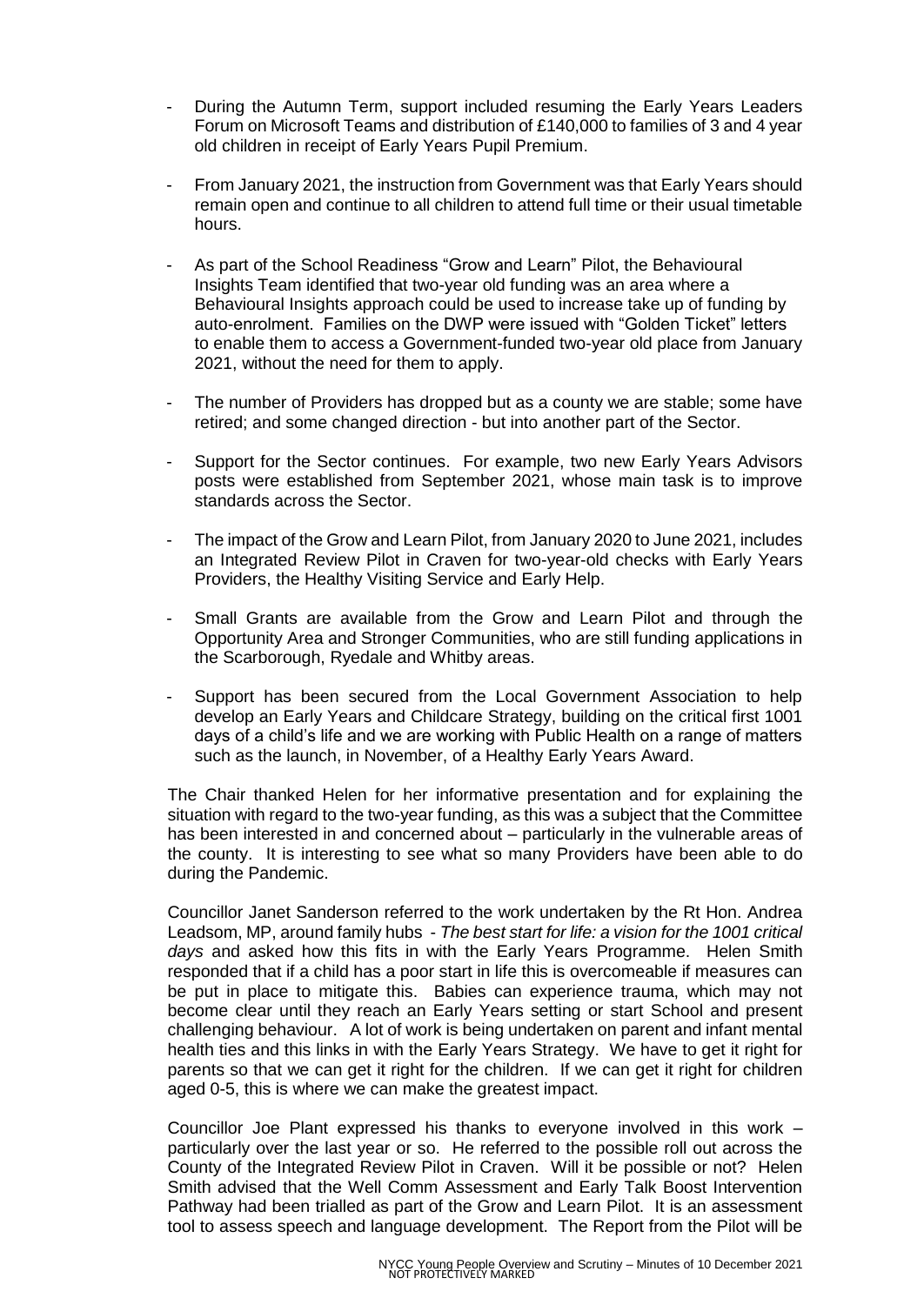considered by Senior Leaders in the Directorate, who will make the decision. Councillor Plant added that the sooner the decision is known the better.

Councillor Plant also referred to the £153 million funding for training and asked what sort of training this will cover. In response, Helen Smith stated that this was part of the Early Years Recovery package by the Department for Education, which was announced to support the Early Language Programme. It would include:-

- £17 million to support the Nuffield Early Language Programme; and
- £10 million into the Professional Development Programme

Funding will also be used for:-

- Reforming the Level 3 Qualification;
- A Level 3 SENCO Qualification; and
- A National Professional Qualification for Early Years Leadership, from Autumn 2022

Expressions of Interest have been sought from Early Years settings to become experts, mentors, and Area Leads, with the aim that they will be able to provide support for others in the Sector.

Councillor Annabel Wilkinson asked how we access people who may not be in Early Years provision and ensure that they receive the support they may require. In addition, deaf children between the ages of 3 and 5 are three times more likely to have mental health problems if they are language deprived. In addition, how many deaf children are there in the county and what support do they receive? Helen Smith said she would find out the numbers from colleagues. For children not in an Early Years setting, the Healthy Child Programme is key, as it links to Health Visitors and Assistant Child Practitioners. Multi-Agency working is vital.

Councillor Annabel Wilkinson said it was reassuring to know that monitoring of all our young people occurs – not just those who are in Early Years settings.

Councillor John Mann commented on the eleven Early Years Hubs that had been introduced at the start of lockdown. He considered it imperative for there to be a safe, secure place of learning and asked if plans are in place for these to continue if there is a further lockdown. He added that mental health episodes and obesity rates had increased during lockdown. Therefore, it is vital to have these hubs.

Helen Smith responded that the hubs were set up as a temporary measure, when the situation was at its worst. It would be a decision for Senior Management as to whether they would need to be reintroduced though, clearly, everyone is hoping that there will be no further lockdown.

In reiterating her thanks to Helen Smith, the Chair asked that she convey the appreciation of the Committee to staff and Providers for their work.

## **240 Annual Report – One Adoption North and Humber – 1 st April 2020 – 31st March 2021**

## **Considered -**

A briefing by Martin Kelly, Assistant Director, Education and Skills, which summarised the afore-mentioned Annual Report.

He highlighted the following, in particular:-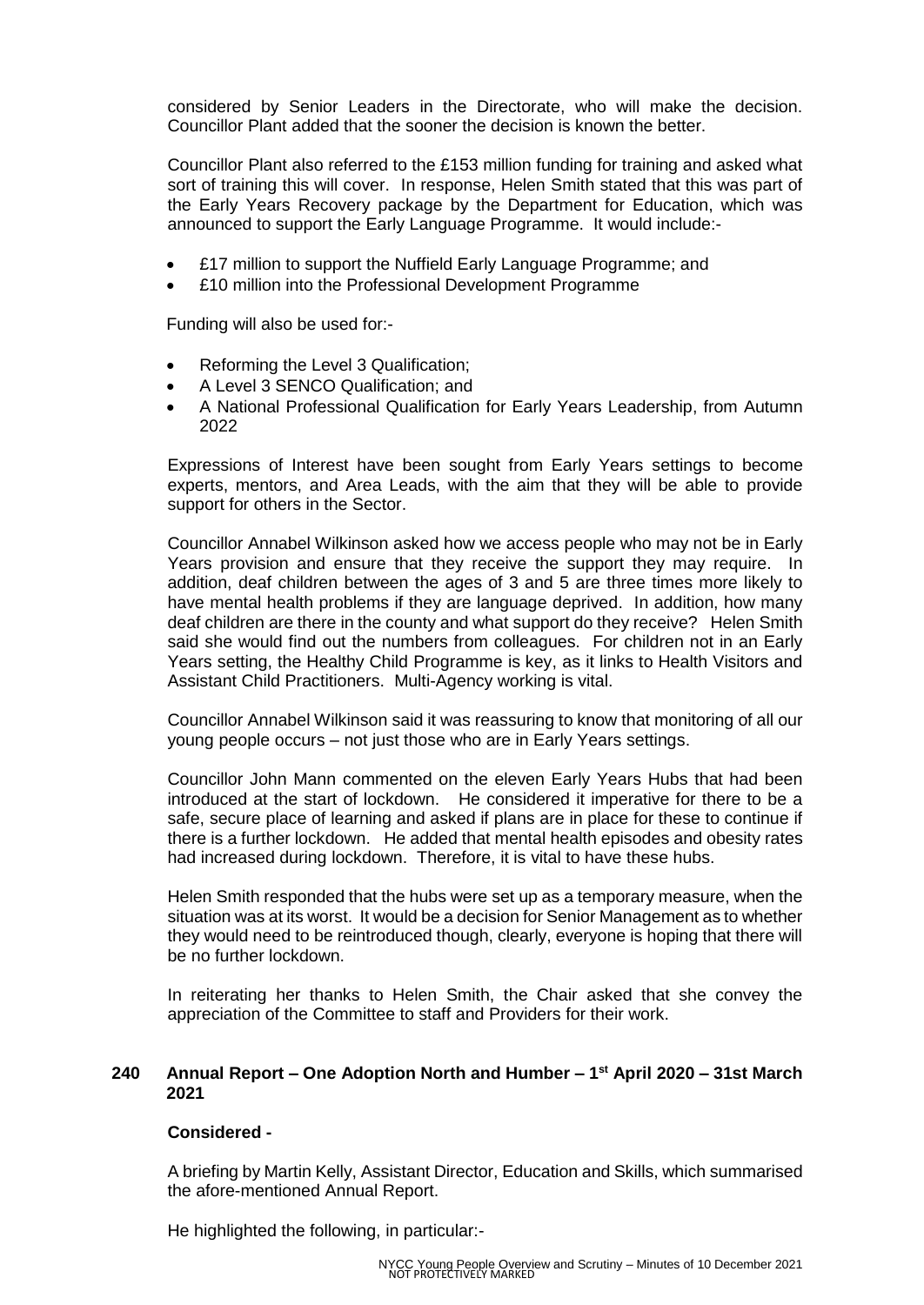- In 2018, a Government decision was taken to bring Regional Authorities together to make the best use of adopters assessed nationally and locally, alongside the needs of the children to be matched and to bring that together in a regional approach.
- The five Authorities that comprise the North and Humber Agency are:-
	- $\bullet$  Hull
	- **•** East Riding
	- York
	- North Yorkshire
	- North East Lincolnshire
- Covid has, of course, impacted on the work of the Agency but it has been more on ways of working than the performance of the Agency, thankfully. There has, for example, been a move towards virtual meetings but, for the final Adoption Order, it is important that people come together face to face. This has been a challenge. The impact has been less in North Yorkshire as a lot of work has been done to keep children amongst their families. Therefore, our adoption rates are relatively low which, in the Pandemic, has been a positive thing.
- The Pandemic has also impacted on adoption support staff, who have worked to find innovative ways to continue to support families.
- In terms of data:-
	- there has been an increase of 10% in number of adoptive families approved;
	- the number of children placed has increased by 6%;
	- 91% of the five Local Authorities children were placed with the Regional Agency adopters. This allows Social Workers the scope to offer greater support than where placements occur further afield;
	- only two children in North Yorkshire are currently awaiting adoption;
	- there has been a doubling of the number of children who were placed under early permanence arrangements. Early permanence is where children in care are placed directly with a family that foster them, with a view to adoption (if Court agreement is given). There are several benefits of early permanence, including a reduction in the number of moves a child will have and increased opportunity for children to develop an early attachment; and
	- there has been an increase of 66% in sibling groups placed. This is very positive news, as it is a good outcome when children from the same family are placed together.
- Where possible, placements are made locally and regionally but, occasionally, it is appropriate for external placements to be made.
- Adoption support remains a key priority for the Agency's Adoption Teams, who have capacity to support prompt assessment.
- The Peer Mentoring Service has been an excellent development, with 16 trained peer mentors providing support to 37 adult families.
- Adoption support tends to be regional. We need to do some work to understand why this is the case.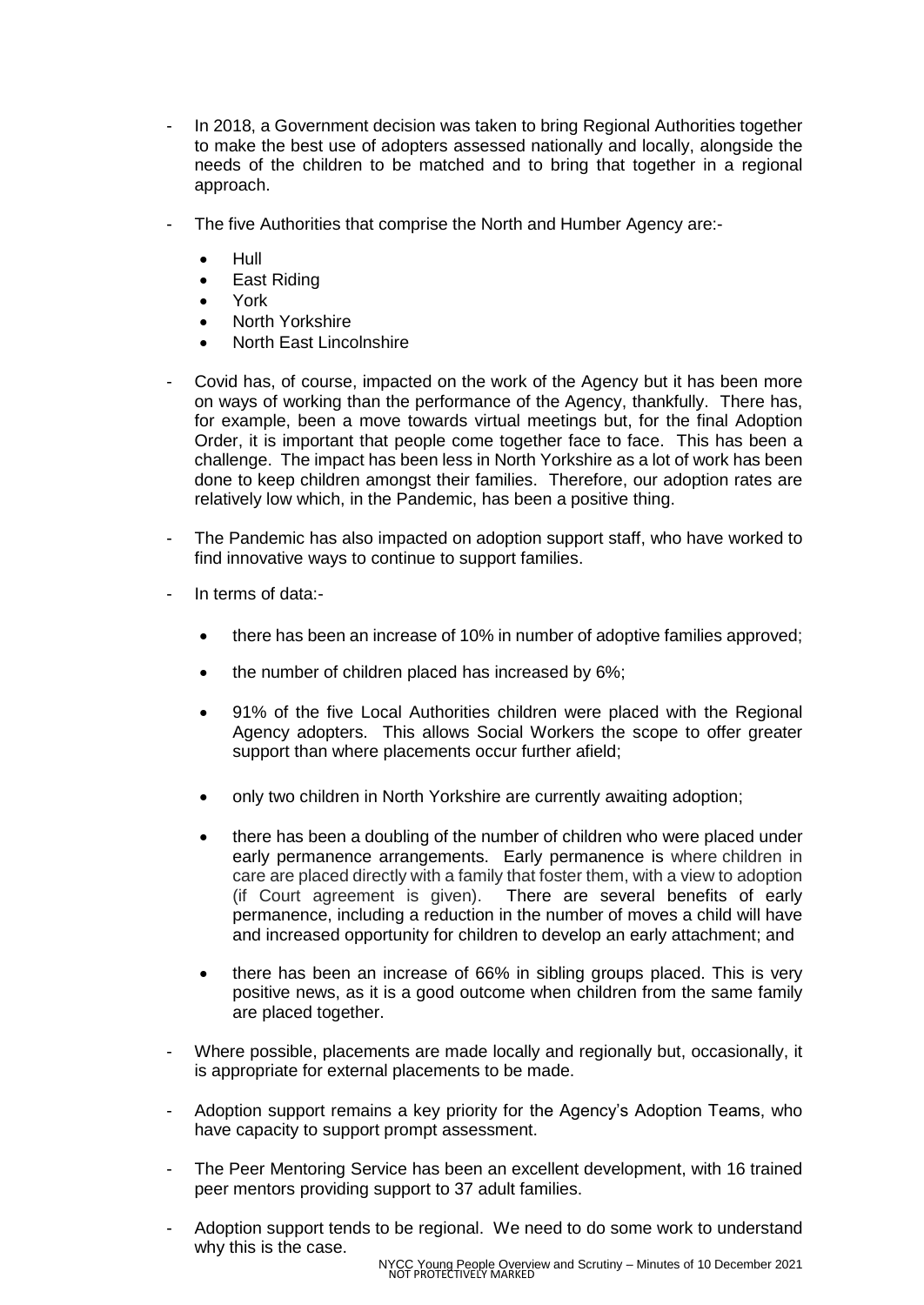The Chair thanked Martin Kelly for his presentation and noted the recent decision to extend the contract with the Independent Adoption Service for a further two years.

NOTED.

## **241 Child Death Overview Panel**

#### **Considered:-**

The Annual Report of the Child Death Overview Panel for 2020/2021.

James Parkes, North Yorkshire Safeguarding Children Partnership, Partnership Manager, took Members through the report. James highlighted the following aspects:-

- Over the last 12-18 months, the Panel were expecting to see an increase in the number of child deaths. Thankfully, this has not been the case - both locally and nationally, there has been a reduction during this reporting period.
- There has been an increase in the number of drug related deaths but there have been no deaths related to Covid itself across York and North Yorkshire.
- The Panel has two priorities Safe Sleep and Suicide Prevention. Since the beginning of 2020, there have no reported suspected suicides.
- 25 children have died. This is the lowest reported number within the life of the Panel.
- The highest risk age category are children aged under one.
- Expected deaths are where a child has a life-limiting condition. Unexpected deaths are, generally, those not expected within 24 hours of their death; or a sudden collapse, or a road traffic accident, or a suicide.
- Due to on-going investigations, reporting of deaths may be in a different year to when they occur.
- A table in the report outlines the categories of death over the last five years.
- The job of the Panel is to review all child deaths and ascertain whether there are any modifiable factors to reduce the risk. For example, utilising the Sleep Right work to give the right messages and support to families so that they can be informed how best to care for their children and hopefully avoid any unexpected death.

James concluded by thanking partners. It is a sad area of our work but one we take with respect and give each case the respect and care and dignity it requires. We are seeing an increase in the number of parents and carers willing to speak to us, which we welcome.

He also thanked Alison Firby, Child Death Review Officer, for the work she does on a day-to-day basis on the Child Death Agenda.

The Chair referred to the increase in the number of drug related deaths and enquired if this is more prevalent in the teenager range. James Parkes advised that it is within the older teenage population where we have seen these deaths – the top end of childhood.